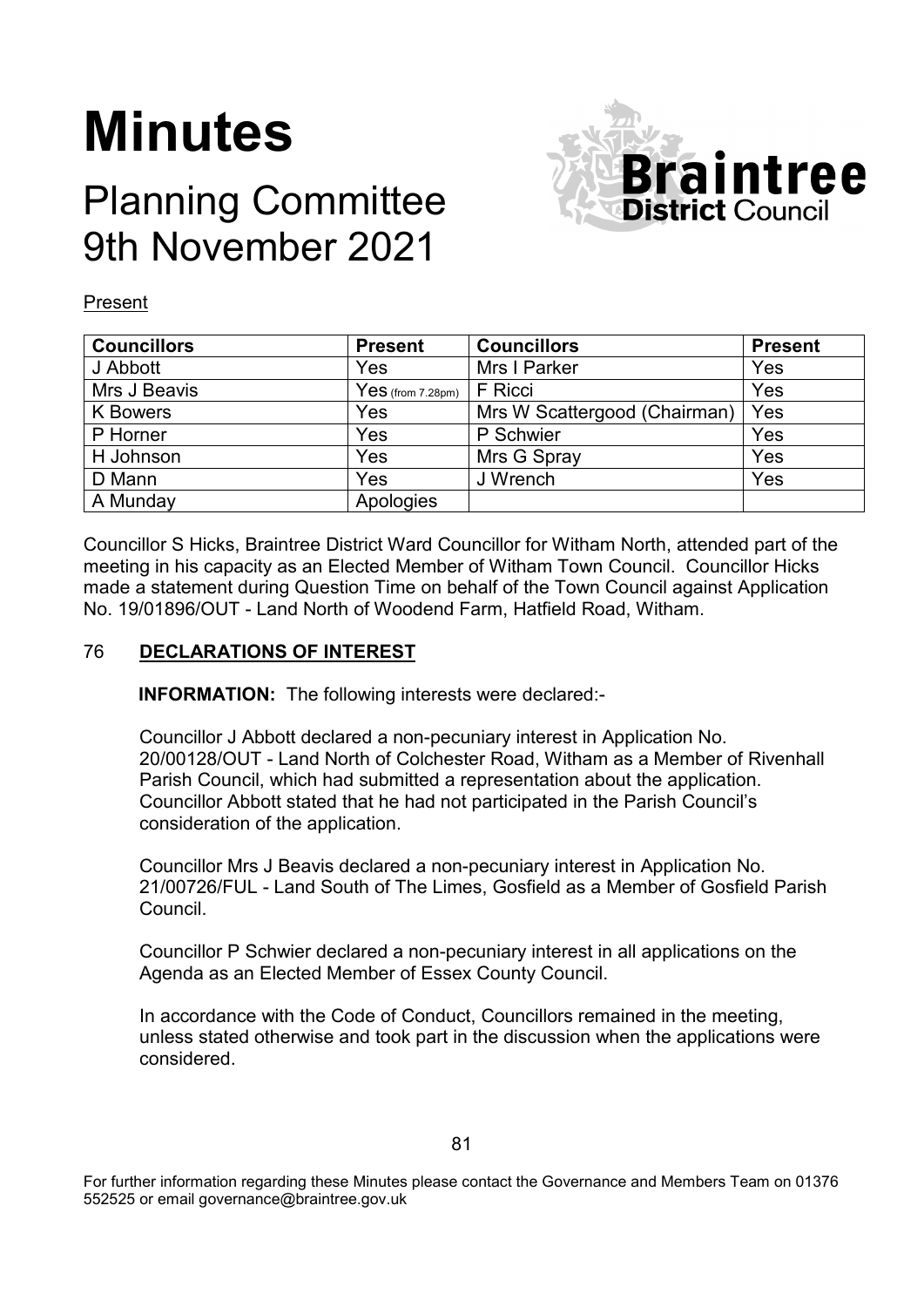#### 77 **MINUTES**

**DECISION:** It was reported that the Minutes of the meetings of the Planning Committee held on 28th September 2021, 12th October 2021 and 26th October 2021 were not available for approval.

### 78 **QUESTION TIME**

**INFORMATION:** There were four statements made about the following applications. Those people who had registered to participate during Question Time made their statements immediately prior to the Committee's consideration of each application.

Application No. 19/01896/OUT - Land North of Woodend Farm, Hatfield Road, Witham Application No. 20/00128/OUT - Land North of Colchester Road, Witham Application No. 21/00822/FUL – Land off Rectory Road, Stisted

Principally, these Minutes record decisions taken only and, where appropriate, the reasons for the decisions.

### 79 **PLANNING APPLICATION APPROVED**

**DECISION:** That the undermentioned planning application be approved under the Town and Country Planning Act 1990, including Listed Building Consent where appropriate, subject to the conditions and reasons contained in the Planning Development Manager's report. Details of this planning application are contained in the Register of Planning Applications.

| <u>Plan No.</u>             | Location | Applicant(s)    | <b>Proposed Development</b>                                                                      |
|-----------------------------|----------|-----------------|--------------------------------------------------------------------------------------------------|
| *21/00822/FUL<br>(APPROVED) | Stisted  | Mr Robert Steed | Proposed erection of 3 No.<br>dwellings and associated<br>development, land off<br>Rectory Road. |

#### 80 **SECTION 106 AGREEMENTS**

| Plan No.                    | Location | Applicant(s) | <b>Proposed Development</b>                                                                                                                                                                                                                                    |
|-----------------------------|----------|--------------|----------------------------------------------------------------------------------------------------------------------------------------------------------------------------------------------------------------------------------------------------------------|
| *19/01896/OUT<br>(APPROVED) | Witham   | Ms L Meeson  | <b>Application for Outline</b><br><b>Planning Permission with all</b><br>matters reserved. Up to 400<br>residential dwellings and day<br>nursery with all associated<br>access, servicing, parking,<br>drainage infrastructure,<br>landscaping, open space and |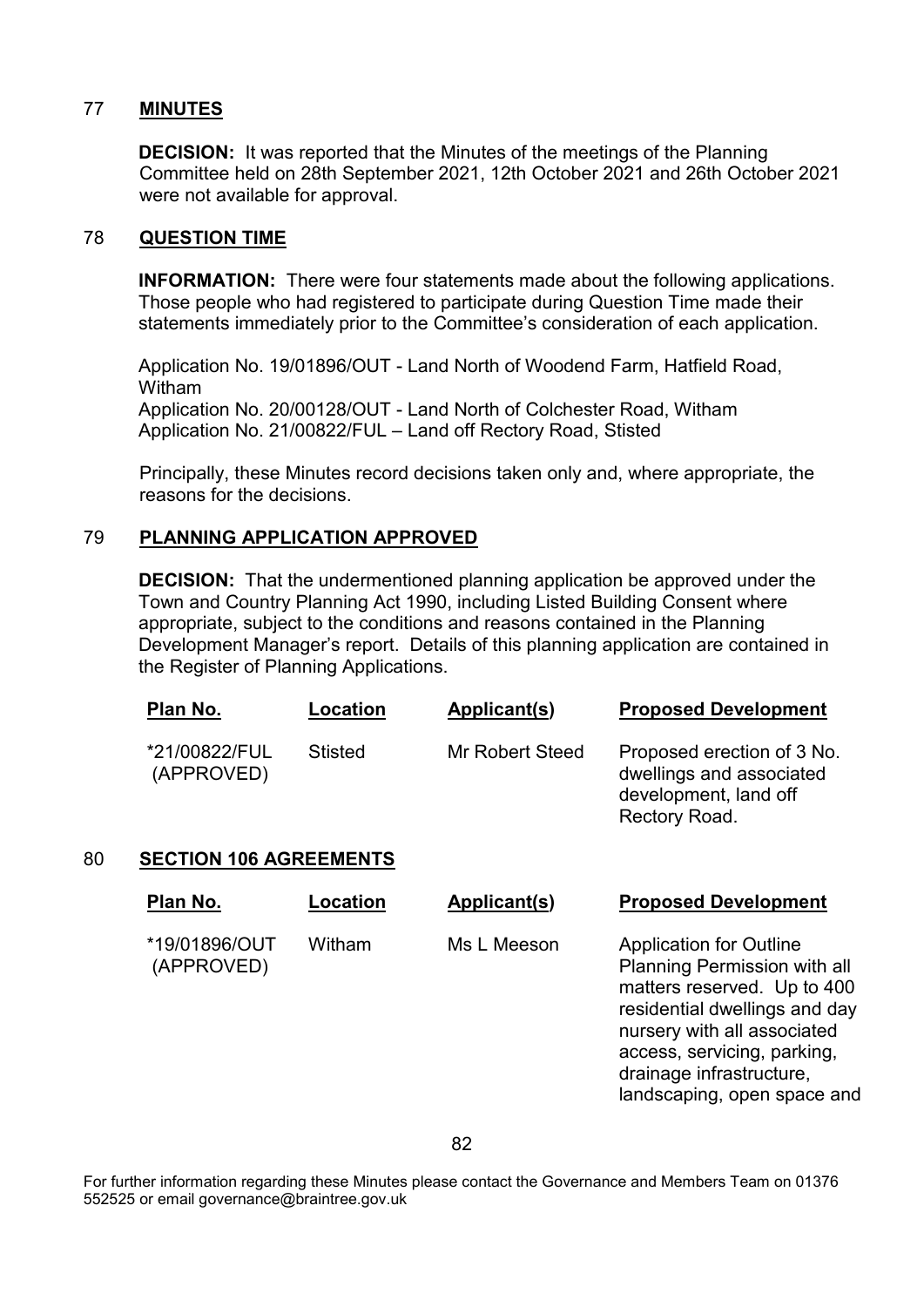utilities infrastructure, land North of Woodend Farm, Hatfield Road.

**DECISION:** That, subject to the applicant entering into a suitable legal agreement pursuant to Section 106 of the Town and County Planning Act 1990 (as amended) to cover the following Heads of Term (as amended below):

- **Affordable Housing** 30% dwellings on-site to be Affordable Housing, with 70% of these provided for affordable rent and 30% for shared ownership. Affordable dwellings should be deliverable without reliance on public subsidy, all Affordable dwellings to meet or exceed the Nationally Described Space Standards, any ground floor accessed dwellings to comply with Building Regulations 2015 Part M(4) Category 2 and 4, and Affordable Housing units to be wheelchair user bungalows to be compliant with Building Regulations Part M(4) Category 3.
- **Community Building** Proportionate financial contribution of £499.62 per dwelling towards the delivery of the new community facility at Maltings Lane.
- **Education** Provision of land for Early Years and Childcare on the application site (0.07ha). Financial contributions towards the provision of additional Early Years and Childcare places, Primary School Places and Secondary School Places, with the contribution to be calculated when the number of dwellings and number of qualifying units are known in accordance with Essex County Council Developer Guide to Infrastructure Contributions (2020) and index-linked to April 2020.
- **Healthcare Provision** Financial contribution to create additional healthcare provision. (Prior to the commencement of the development).
- **Outdoor Sports Contribution** Financial contribution toward outdoor sports provision to be calculated in accordance with Policy CS10 and the Council's Open Spaces Supplementary Planning Document. Financial contribution to be calculated based on the final dwelling mix using the Council's standard Open Spaces Contributions formula. Specific projects to be identified by Officers.
- **Public Open Space (On-Site)** A minimum area of 3.43ha of Open Space in accordance with Parameters Plans to include area of equipped play, amenity spaces, specified Habitat Regulations Assessment (HRA) mitigation (dog waste bins and circular walk) along with internal estate roads and pathways. Suitable management company arrangements for public open space, amenity area, play spaces.
- **Allotments** Provision of 0.25ha of land to be set out as allotments in accordance with a specification to be approved, with a commuted sum of £3,320 towards the future maintenance of the allotment site.

For further information regarding these Minutes please contact the Governance and Members Team on 01376 552525 or email governance@braintree.gov.uk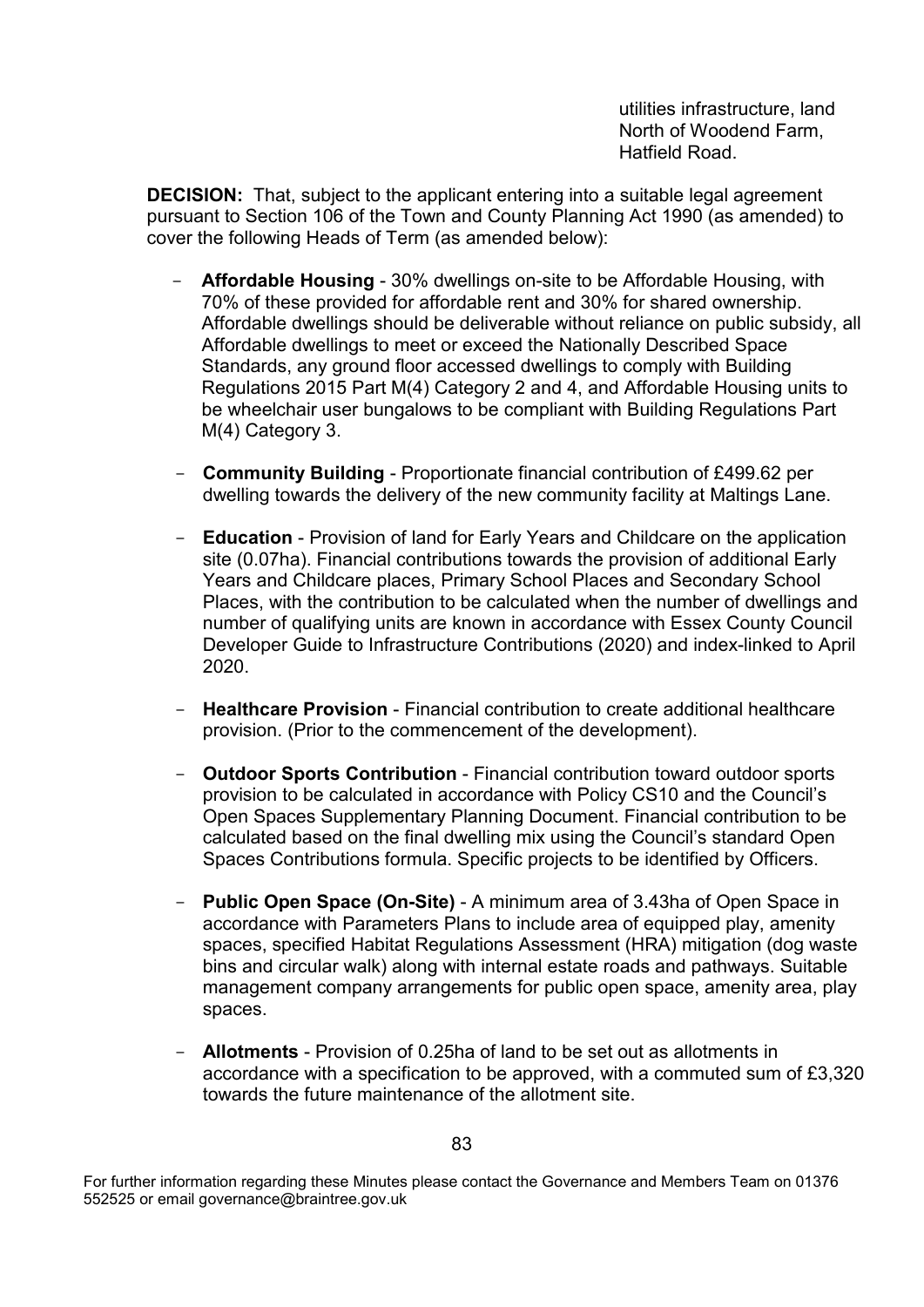- **HRA/RAMS** Financial contribution of £127.30 (index-linked) to contribute towards off-site visitor management measures at the Blackwater Estuary Special Protection Area (SPA) and Ramsar, the Dengie SPA and Ramsar and Essex Estuaries Special Area of Conservation (SAC).
- **Skylarks** Provision of 12no. Skylark plots on nearby land and their maintenance for a period of 10 years.
- **National Highways Safeguarded Land** The land identified as safeguarded for A12 works will be dedicated for trunk road improvements for a period of 25 years (unless National Highways either require the land within that period or otherwise advise the land is no longer needed). When such time as the trunk road improvements come forward, the land will be transferred to Braintree District Council. In the interim, the safeguarded land to be landscaped in accordance with a specification to be agreed by the Council and maintained by the applicant. Any development or groundworks works that are to be undertaken on this area of land will need to be agreed in writing by the Local Planning Authority in consultation with National Highways.

### - **Highways and Transport**

#### Highway Works under s.38 & 278 of the Highway Act 1980 Obligation upon the developer (prior to commencement of development) to enter into a Highway Works Agreement with the Highway Authority for the following:

- Reasonable endeavours will be made (prior to the 100th occupation) to procure a bus service for a minimum period of 5 years within/between the application site, Chelmsford, Witham Town Centre and Witham Railway Station. Service to run seven days a week at a specified frequency. In the event that the bus service cannot be procured, a financial contribution of £1,250,000 shall be paid to Essex County Council towards sustainable transport (index-linked).
- In the event a bus stop or stops are not provided on the proposal site, upgrade to Essex County Council specification the bus stops which would best serve the proposal site (details shall be agreed with the Local Planning Authority).
- A footway/cycleway (min width 3.5m) along Hatfield Road between the entrance to the existing Woodend Farm and the footway/cycleway provided as part of the adjacent Lodge Farm development (details shall be agreed with the Local Planning Authority prior to commencement and delivered prior to the 1st occupation of the development).
- To improve cycle connectivity between the application site and the centre of Witham a package of cycling and walking improvements as shown in principle on planning application drawing number CPLF-MAY-NA-NA-SK-D-0001 Rev. P2.
- Financial contribution (£25,000 towards Witham Town Council's Cycleway and Footway Renewal Programme) to carry out localised

For further information regarding these Minutes please contact the Governance and Members Team on 01376 552525 or email governance@braintree.gov.uk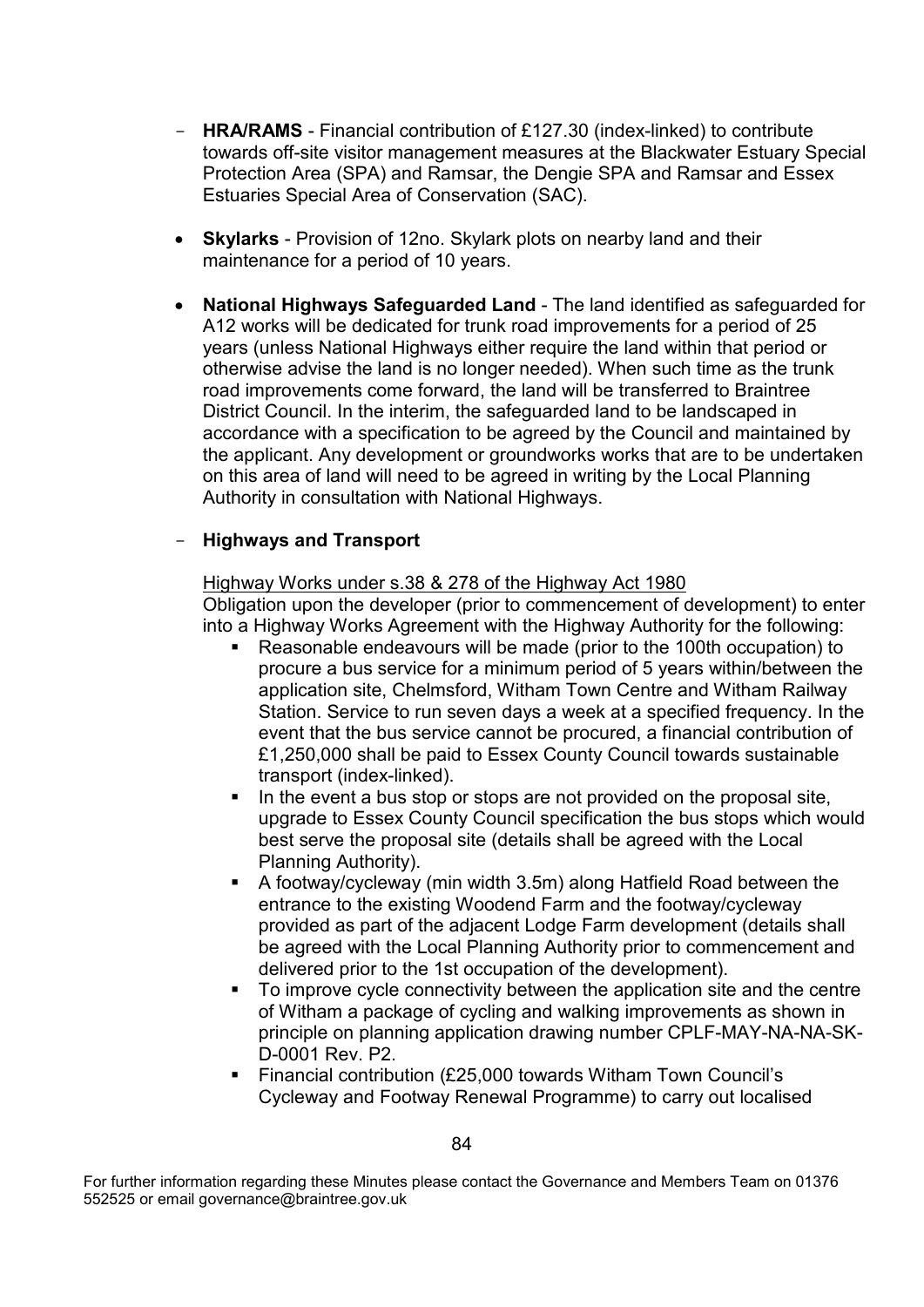widening of the River Walk and improved cycle and pedestrian signage between Guithavon Road, Armond Road and the River Walk (payable to Braintree District Council but to be spent by Witham Town Council as improvements required on land they own).

- **Provision and implementation of a Residential Travel Plan, which will** include the provision of new Residential Travel Information Packs for all new residents. These travel packs will provide residents with 12 month bus passes for use on local bus services, as well as providing Cycling Marketing and Cycle Training to new residents.
- Residential Travel Plan monitoring fee of £1,500 per annum for 5 years payable to Essex County Council to ensure that the Plan is correctly implemented, monitored and reviewed.

the Planning Development Manager be authorised to grant planning permission for the above development in accordance with the approved plans and the conditions and reasons set out in the report, as amended below. Alternatively, in the event that a suitable planning obligation is not agreed within three calendar months of the Planning Committee's decision, the Planning Development Manager be authorised to refuse planning permission. Details of this planning application are contained in the Register of Planning Applications.

The Committee approved this application, subject to the Heads of Term of the Section 106 Agreement being updated and to an additional Condition as follows:-

#### Updated Heads of Term

- **Healthcare Provision** The financial contribution to create additional healthcare provision is to be paid prior to the commencement of the development.
- It was reported that a request by the East of England Ambulance Service for a contribution towards a planning obligation had been assessed, but that it did not accord with CIL Regulations.

#### - **Highways and Transport**

Provision of a Bus Service - A financial contribution of £1,250,000 had been agreed between the applicant and Essex County Council.

Witham River Walk Improvements - A financial contribution of £25,000 had been agreed to be paid towards Witham Town Council's Cycleway and Footway Renewal Programme.

#### Additional Condition

34. A) No Highway works to the north-east of the new roundabout along Hatfield Road (shown on Drawing Number MBSK200512-2 Rev P7) shall commence until a feasibility study (to be carried out by an appropriately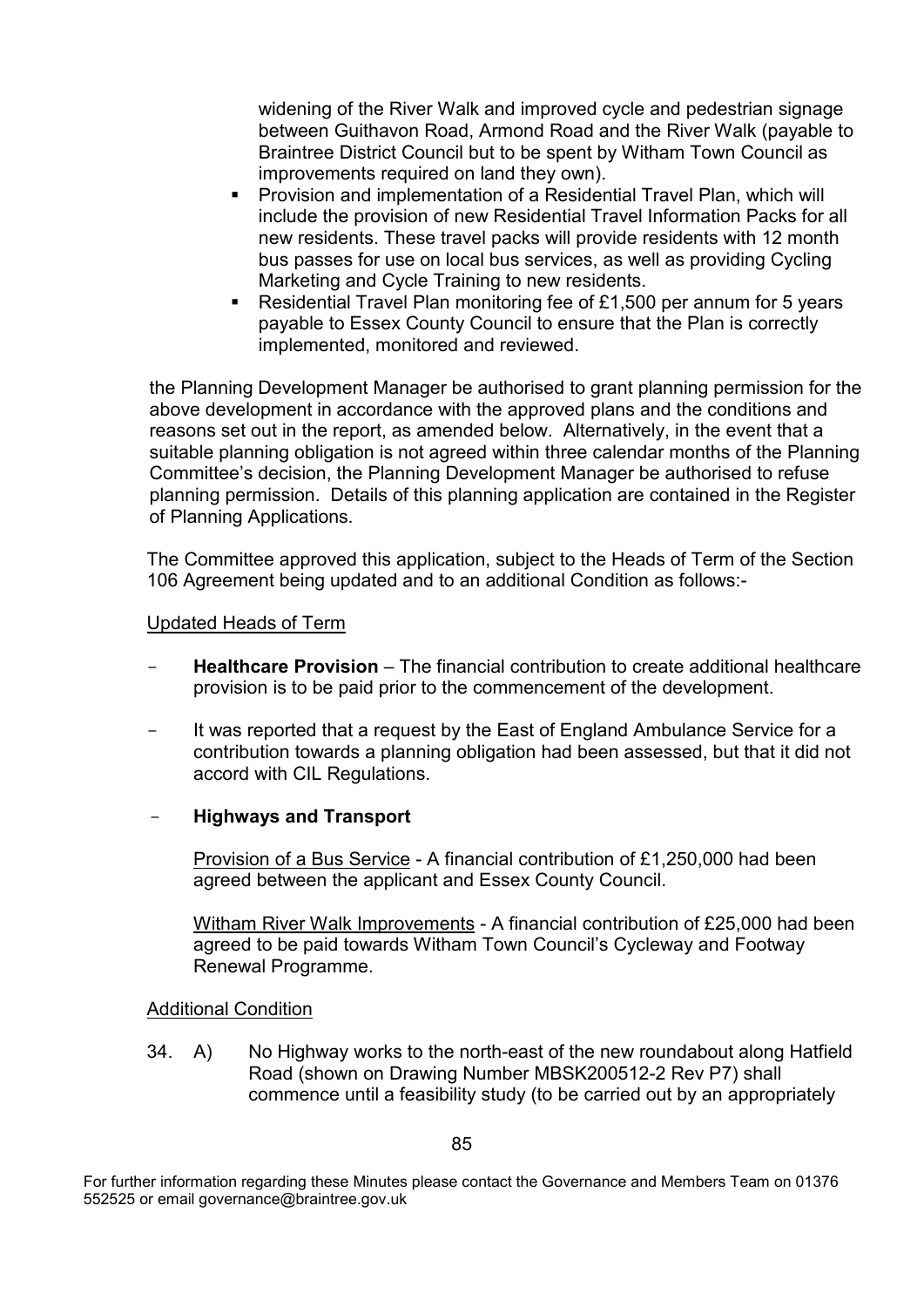qualified independent specialist) has been submitted to and approved in writing by the Local Planning Authority setting out whether the Elm tree within the traffic island opposite the Hatfield Road Service Station can be relocated within the application site. If the feasibility study indicates that the Elm tree cannot be relocated, the tree can be removed.

- B) If the feasibility study indicates that the Elm tree can be relocated, then a Method Statement, which details all stages of the relocation work and timescales for such work in relation to the development construction timescales, shall be submitted to and approved in writing by the Local Planning Authority. The Method Statement shall also identify relevant stages of the process at which an appropriately qualified Independent Specialist shall certify that the work has been carried out in accordance with the approved details of the Method Statement. The relocation of the identified tree shall be carried out in accordance with the approved details and timescales.
- C) After each site inspection the Independent Specialist shall submit a short written report to the Local Planning Authority to confirm that the relocation works are being carried out in accordance with the approved Method Statement.

Councillor S Hicks attended the meeting and spoke against this application on behalf of Witham Town Council prior to the Committee's consideration of the application.

| Plan No.                    | Location | Applicant(s)     | <b>Proposed Development</b>                                                                                                                                                                                                                                                                                                                                                                                                                                                                                                                                        |
|-----------------------------|----------|------------------|--------------------------------------------------------------------------------------------------------------------------------------------------------------------------------------------------------------------------------------------------------------------------------------------------------------------------------------------------------------------------------------------------------------------------------------------------------------------------------------------------------------------------------------------------------------------|
| *20/00128/OUT<br>(APPROVED) | Witham   | Mr Simon Boulton | Outline planning permission<br>for B2 (General Industry), B8<br>(Storage and Distribution)<br>and Class $E(g)$ (iii) (Light<br>Industrial) use, and for future<br>development of buildings up<br>to a maximum building height<br>to ridge of 43.00 AOD,<br>comprising a maximum gross<br>internal floor space of 15,470<br>square metres, (166,518<br>square feet) with associated<br>service yards, HGV and<br>trailer parking, car parking<br>provision, new service road<br>and access onto Eastways<br>(all matters reserved except<br>Access and Scale), land |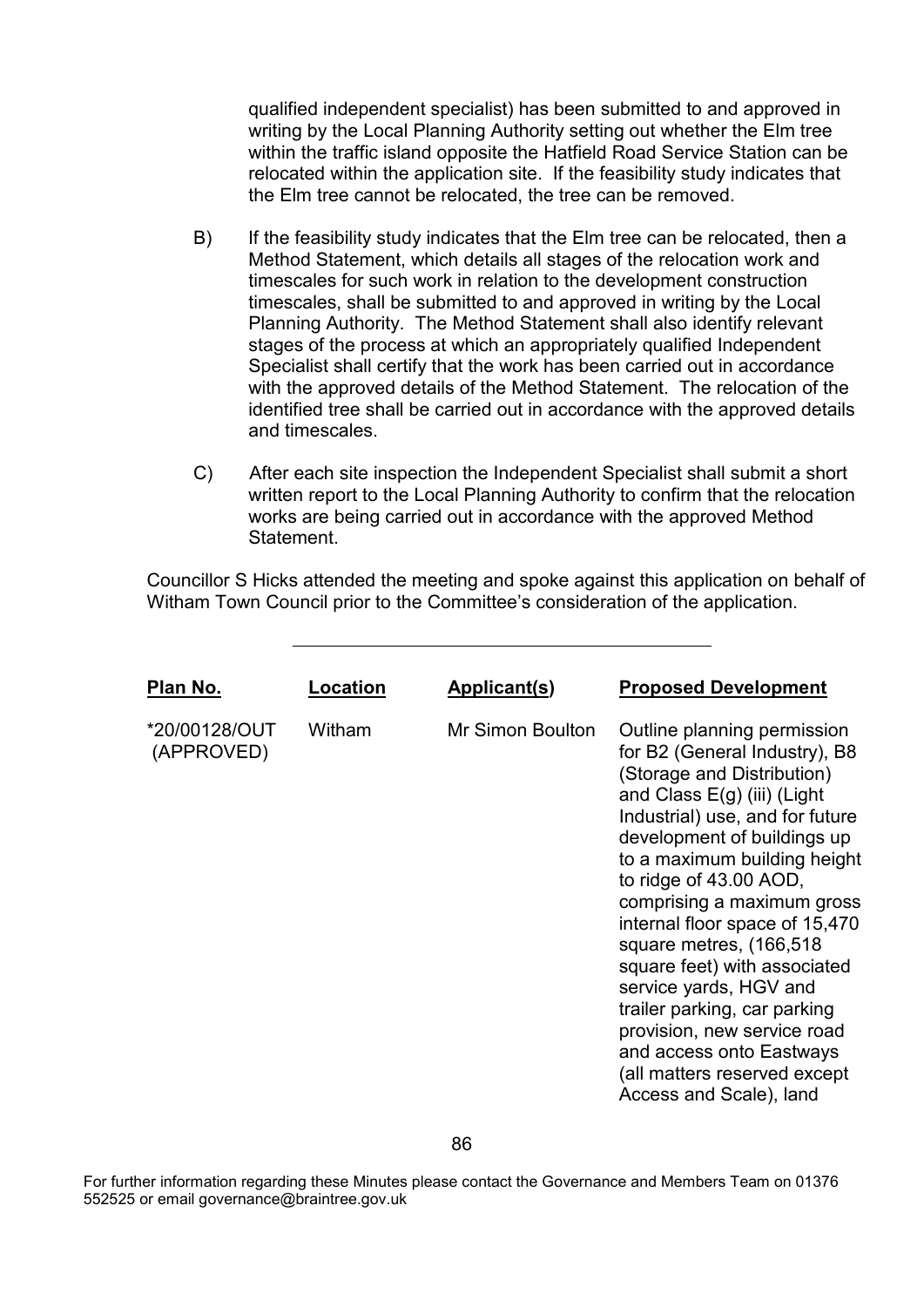**DECISION:** That, subject to the applicant entering into a suitable legal agreement pursuant to Section 106 of the Town and County Planning Act 1990 (as amended) to cover the following Heads of Term:

- Workplace Travel Plan Financial contribution of £6,000 (index-linked) towards a 5 year period monitoring fee of a Workplace Travel Plan.
- Public Open Space Financial contribution (index-linked) towards the provision of new, or improvements to existing areas of amenity greenspace and/or outdoor sports identified in the Council's Open Spaces Action Plan in the town of Witham. The final contribution figure would be in accordance with the prescribed formula and determined at the reserved matters stage taking into account the split of uses and final approved floor area.

the Planning Development Manager be authorised to grant planning permission for the above development in accordance with the approved plans and the conditions and reasons set out in the report, as amended below. Alternatively, in the event that a suitable planning obligation is not agreed within three calendar months of the Planning Committee's decision, the Planning Development Manager be authorised to refuse planning permission. Details of this planning application are contained in the Register of Planning Applications.

The Committee approved this application, subject to an additional Condition and an additional Information to Applicant as follows:-

#### Additional Condition

- 19. Concurrently with the submission of any Reserved Matters application for layout pursuant to Condition 1B:
	- A) Details shall be provided for a hard surface and sealed cyclepath link through the application site to allow for the connection to the adjacent site (subject to Application Reference 21/00031/OUT) and onto the public highway within the Eastways Industrial Estate; and
	- B) A strategy for how public access would be secured to allow the use of this cyclepath link and how the link would be maintained.

#### Additional Information to Applicant

2. The applicant is encouraged to submit details with each Reserved Matters application of the installation on-site of renewable / sustainable energy production, including the provision of roof mounted solar p.v. panels.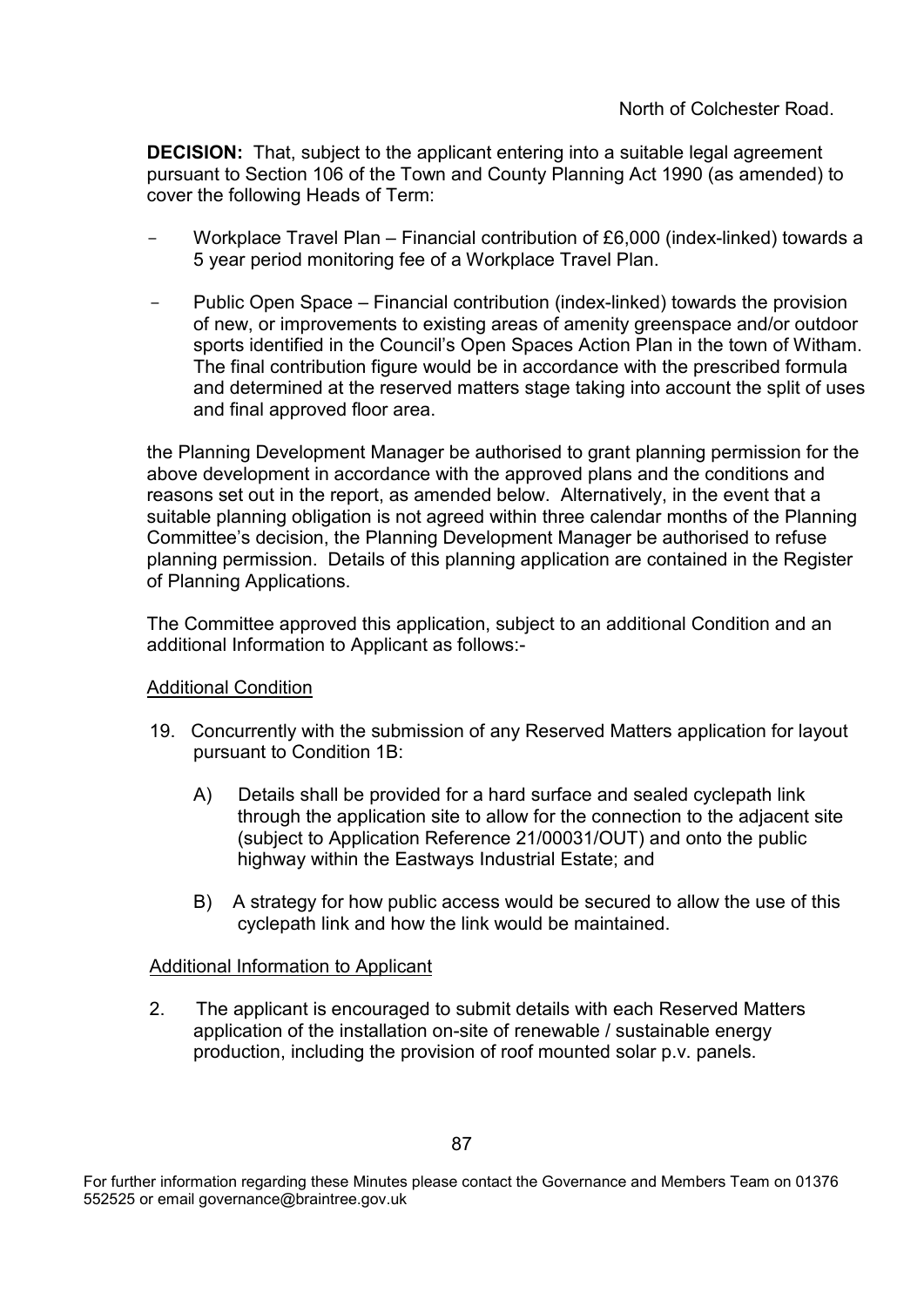### 81 **PLANNING APPLICATION REFUSED**

**DECISION:** That the undermentioned planning application be refused for the reasons contained in the Planning Development Manager's report. Details of this planning application are contained in the Register of Planning Applications.

| Plan No.                   | Location | <b>Applicant(s)</b>    | <b>Proposed Development</b>                                                                                                             |
|----------------------------|----------|------------------------|-----------------------------------------------------------------------------------------------------------------------------------------|
| *21/00726/FUL<br>(REFUSED) | Gosfield | <b>Chelsteen Homes</b> | Erection of 19 dwellings with<br>associated access, parking,<br>garaging, landscaping and<br>amenity space, land South of<br>The Limes. |

Members of the Planning Committee were advised that Application No. 21/00726/FUL had previously been considered by the Committee on 8th June 2021 and that it had been granted by the Committee subject to the completion of a Section 106 Agreement and Conditions. However, the applicant was not willing to enter into an Agreement in respect of the provision and maintenance of public open space at the site. In particular, the applicant's solicitor had stated that an area of land to the South of the application site should not be designated as public open space as it would only be available to the residents of the new development and managed by them. The applicant's solicitor had also stated that the size of the remaining areas of public open space to be provided at the site was in excess of the Council's minimum standards. However, Members were advised that there was no reasonable explanation or justification for the area of land not to be designated as public open space as originally proposed in the documents submitted with the planning application. Furthermore, it was considered that the exclusion of the land would materially diminish the quality of the development and that it would not be consistent with the aims of the National Planning Policy Framework and National Planning Policy Guidance. In the circumstances, the Committee was requested to reconsider the application and to endorse a recommendation by the Planning Development Manager for refusal.

The Committee endorsed the Planning Development Manager's recommendation that Application No. 21/00726/FUL should be refused for the following reasons:-

#### Reasons for Refusal

The Council resolved to grant planning permission for the development subject to the completion of a Section 106 Legal Agreement to secure, inter alia, on-site provision of Public Open Space, including a requirement for a Management Company to be appointed to maintain the proposed Open Space. The Council's resolution was based on the application submission which clearly identified that two areas of Public Open Space were to be provided, at the north and southern parts of the site.

Contrary to the application submission, during discussions to finalise the Section 106

For further information regarding these Minutes please contact the Governance and Members Team on 01376 552525 or email governance@braintree.gov.uk